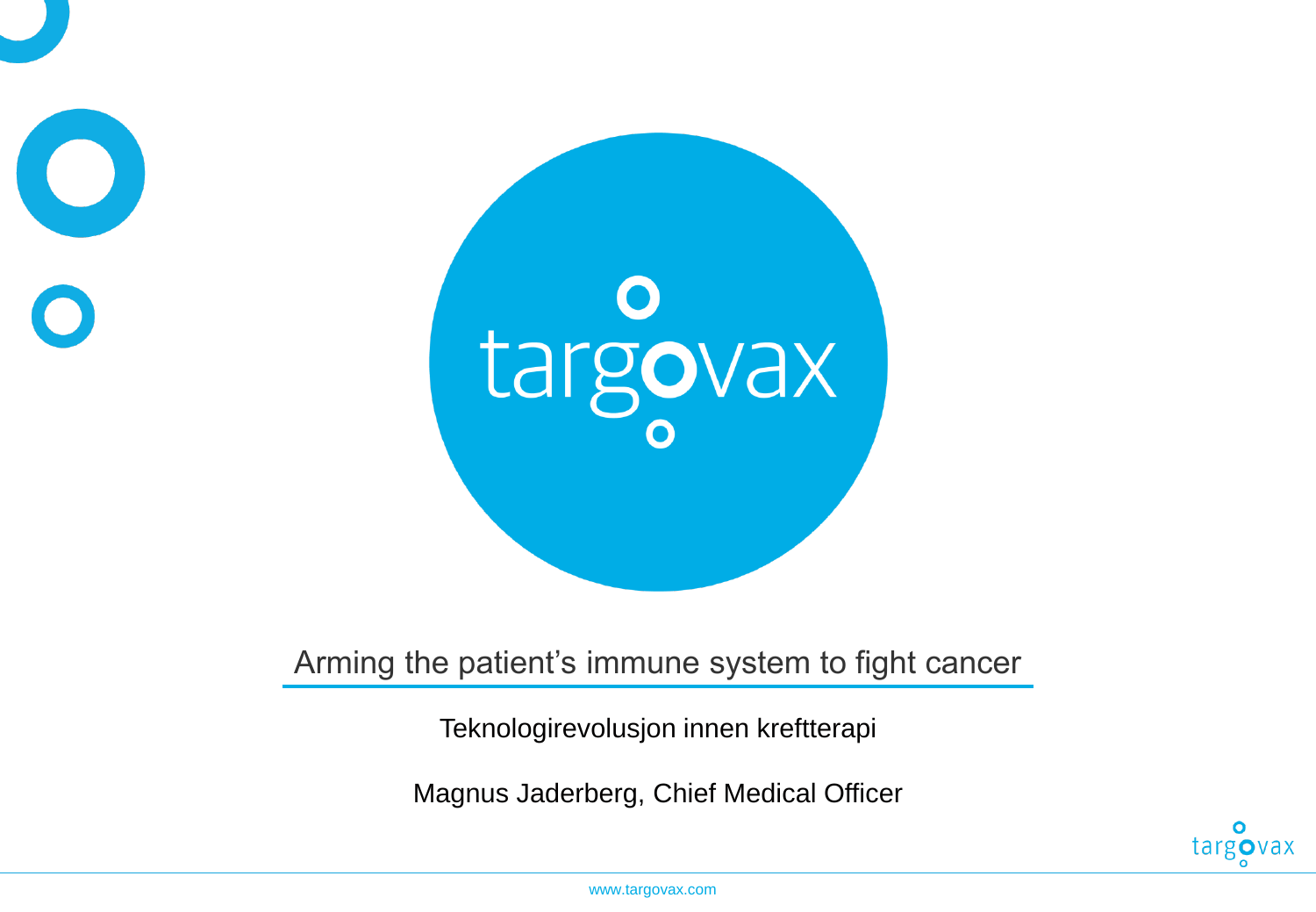## **Important notice and disclaimer**

This report contains certain forward-looking statements based on uncertainty, since they relate to events and depend on circumstances that will occur in future and which, by their nature, will have an impact on the results of operations and the financial condition of Targovax. Such forward-looking statements reflect the current views of Targovax and are based on the information currently available to the company. Targovax cannot give any assurance as to the correctness of such statements.

There are a number of factors that could cause actual results and developments to differ materially from those expressed or implied in these forward-looking statements. These factors include, among other things, risks or uncertainties associated with the success of future clinical trials; risks relating to personal injury or death in connection with clinical trials or following commercialization of the company's products, and liability in connection therewith; risks relating to the company's freedom to operate (competitors patents) in respect of the products it develops; risks of non-approval of patents not yet granted and the company's ability to adequately protect its intellectual property and know-how; risks relating to obtaining regulatory approval and other regulatory risks relating to the development and future commercialization of the company's products; risks that research and development will not yield new products that achieve commercial success; risks relating to the company's ability to successfully commercialize and gain market acceptance for Targovax's products; risks relating to the future development of the pricing environment and/or regulations for pharmaceutical products; risks relating to the company's ability to secure additional financing in the future, which may not be available on favorable terms or at all; risks relating to currency fluctuations; risks associated with technological development, growth management, general economic and business conditions; risks relating to the company's ability to retain key personnel; and risks relating to the impact of competition.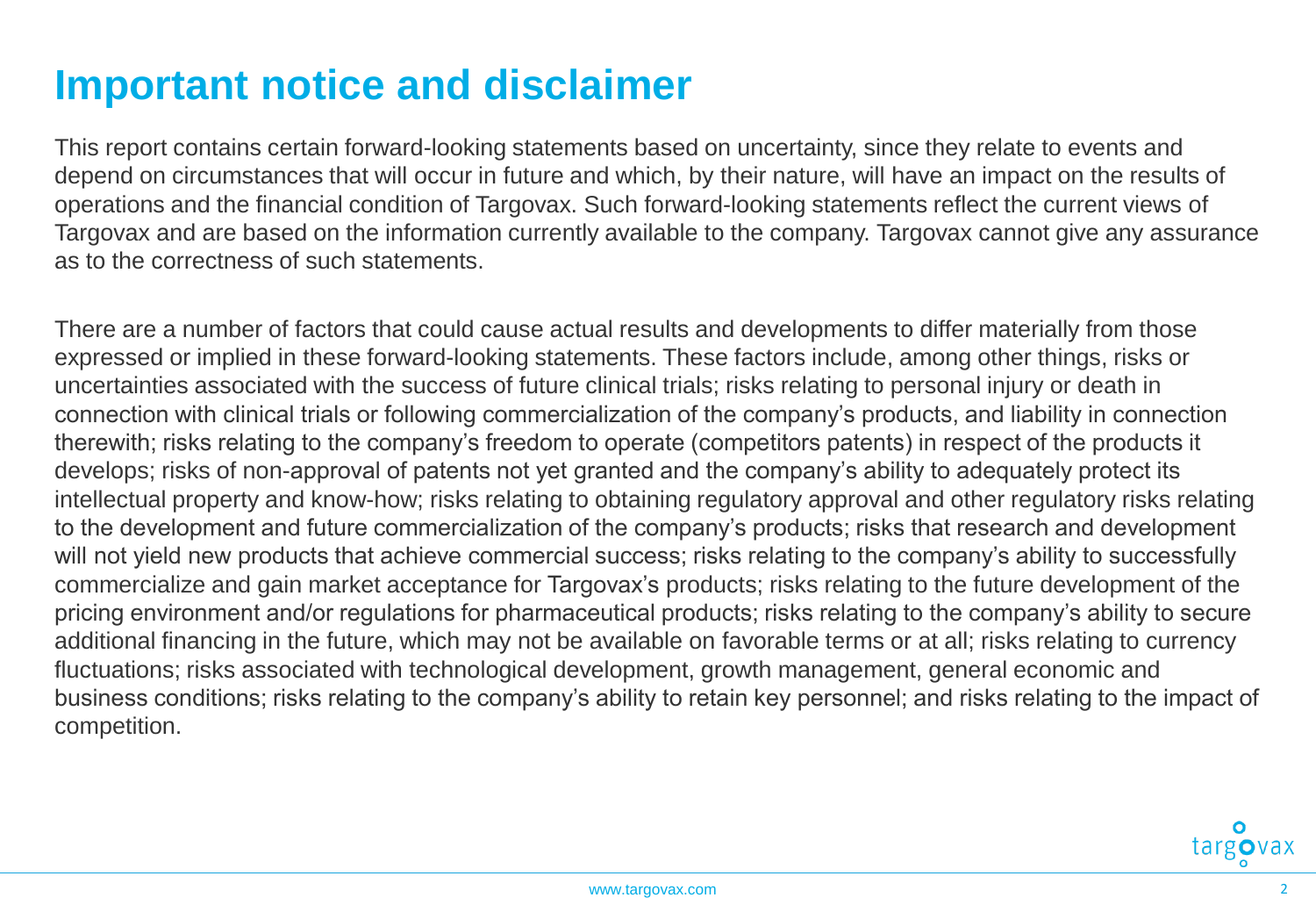## **What's all the fuss about?**



Prior to treatment 8 weeks





20 weeks and the set of the set of the set of the set of the set of the set of the set of the set of the set of the set of the set of the set of the set of the set of the set of the set of the set of the set of the set of







All pictures are an example of Yervoy (BMS) treated melanoma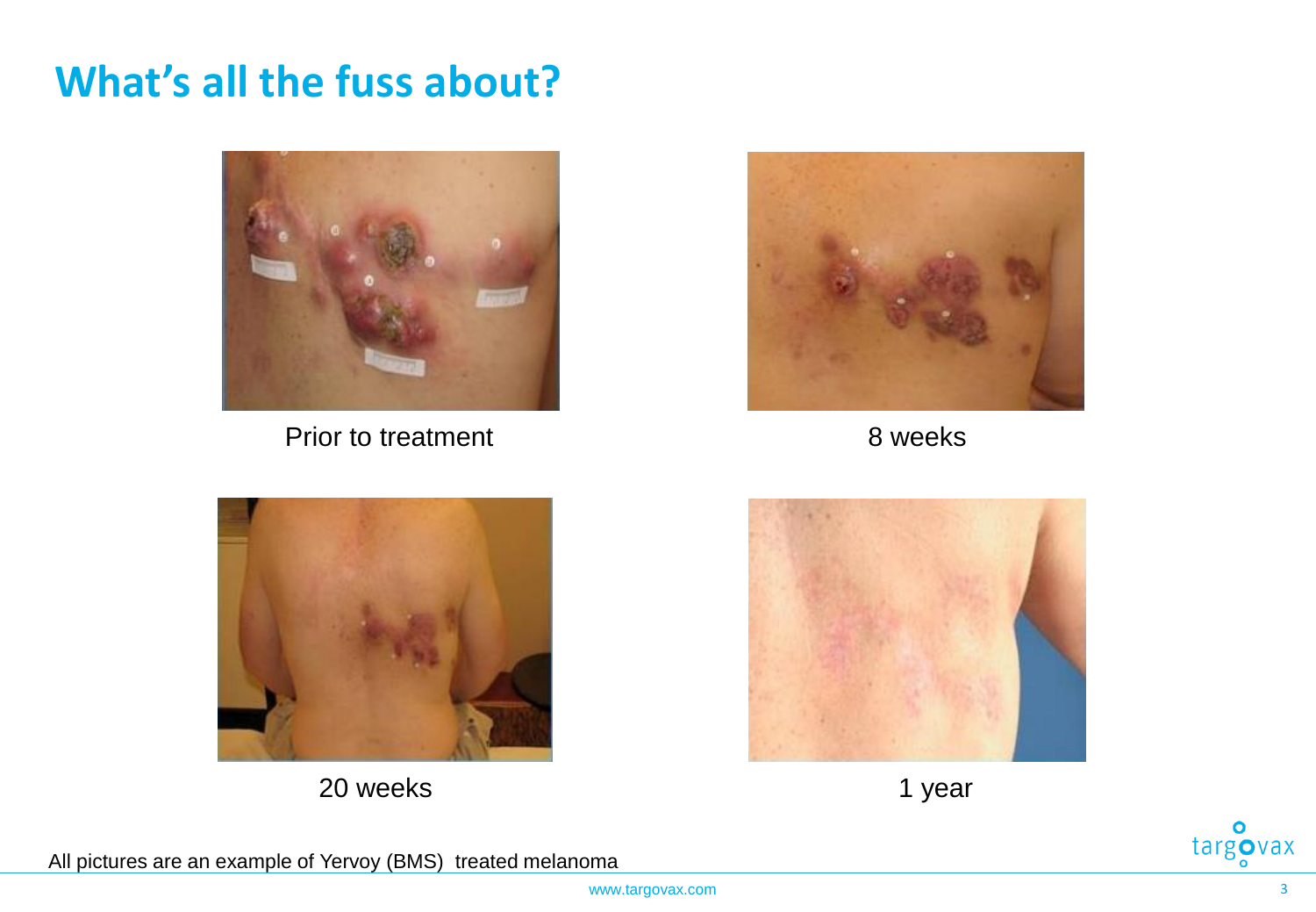# **What is immune oncology?**

- The role of the immune system is to defend the body against threats eg bacteria, cancer
- Constant "power struggle" between the immune system and cancer  $\mathbf O$
- If the immune system "loses" we get ill  $\mathbf{O}$
- Immune oncology is about helping the immune system to beat cancer  $\mathbf O$

#### Targovax has 2 platforms in development



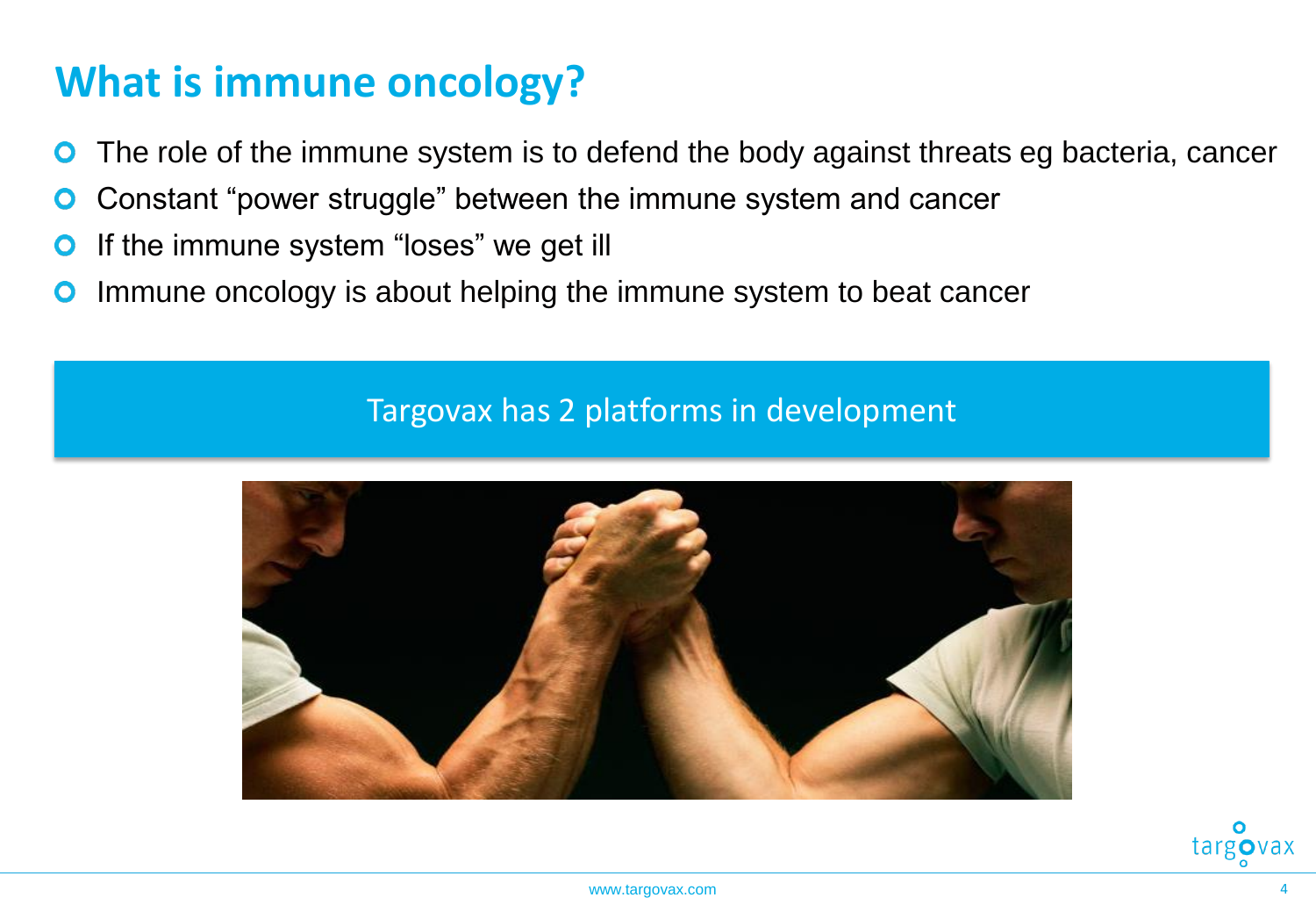## **Two unique technologies**

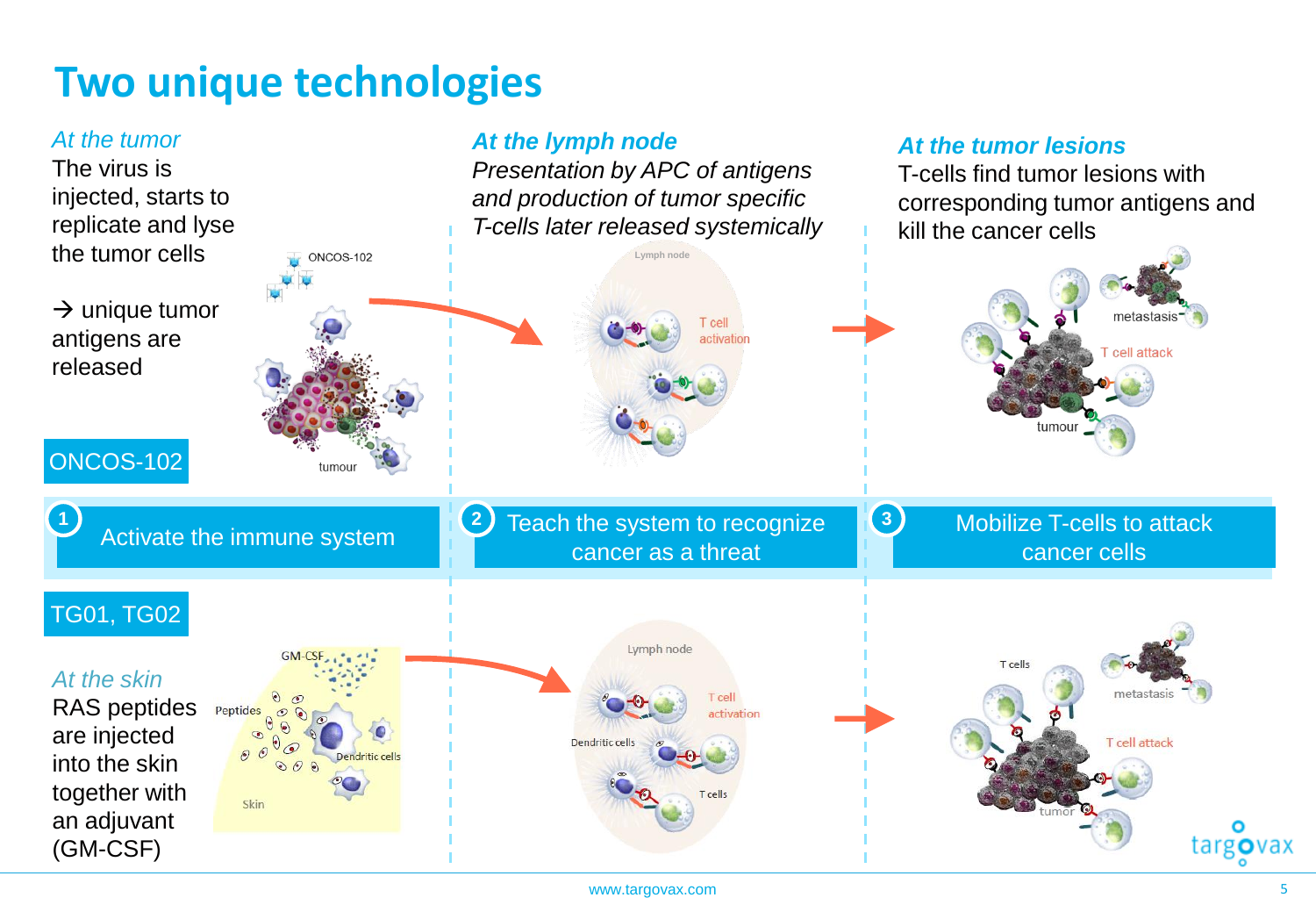#### **The ONCOS Platform**

#### ONCOS-102 is a modified adenovirus 5

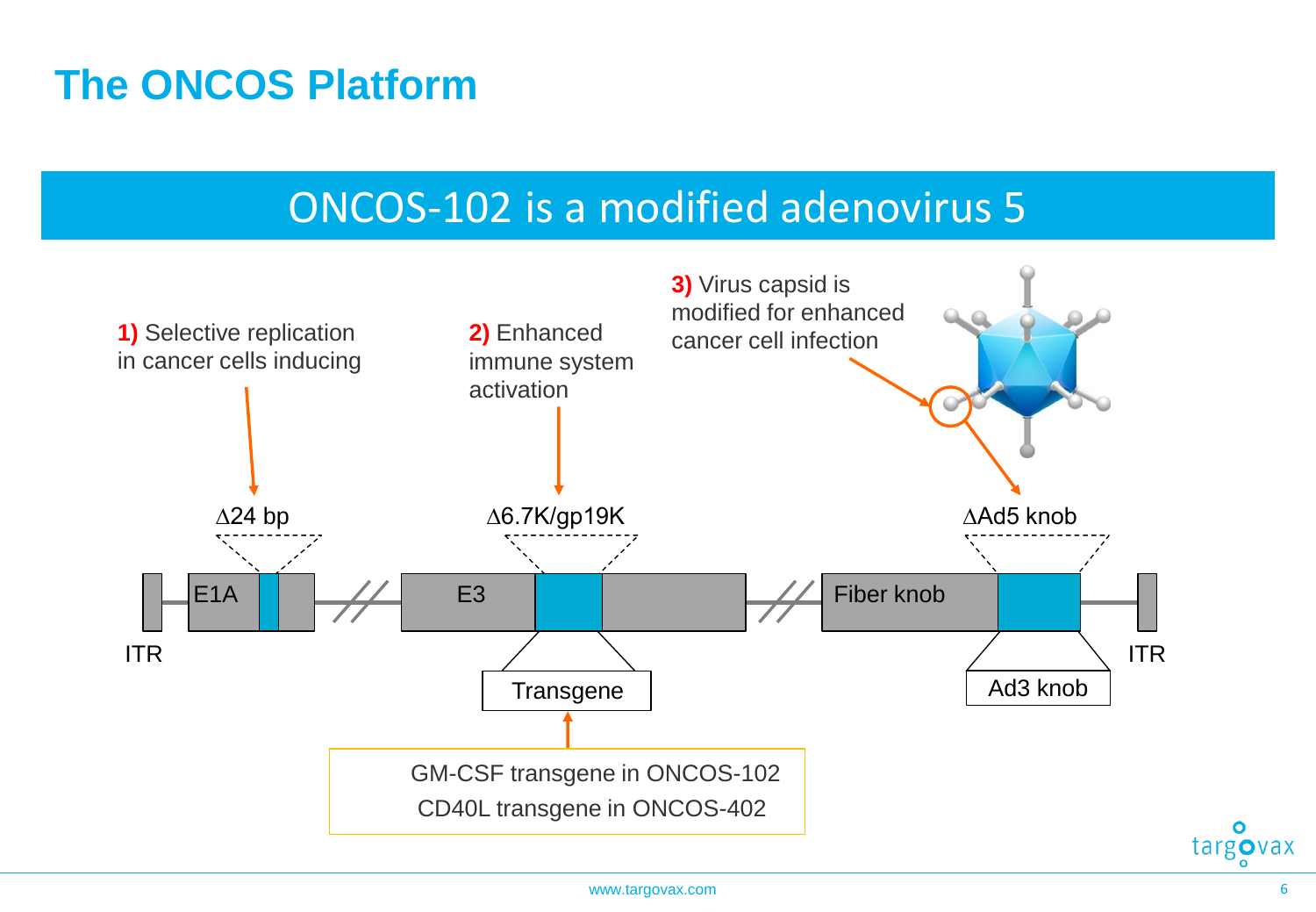#### **Phase I: 90% had an increase of T-cells in the tumor 40% showed stabile disease at 3 months**

| <b>Patient</b>      | <b>RECIST1</b><br>(3 months)                 |                                                                                                                                 |                                                     |  |  |  |
|---------------------|----------------------------------------------|---------------------------------------------------------------------------------------------------------------------------------|-----------------------------------------------------|--|--|--|
| FI1-01 Ovarian      | Stable disease                               |                                                                                                                                 |                                                     |  |  |  |
| FI1-02 Colon        | Stable disease                               |                                                                                                                                 |                                                     |  |  |  |
| FI1-04 Colon        | Progressive disease                          |                                                                                                                                 |                                                     |  |  |  |
| FI1-06 Liver        | Progressive disease                          | 6 months<br><b>Baseline</b><br>7.5 months<br>47% reduction of the tumor                                                         |                                                     |  |  |  |
| FI1-08 Lung         | Progressive disease                          |                                                                                                                                 | Tumor specific T - cells in blood = systemic effect |  |  |  |
| FI1-09 Mesothelioma | Progressive disease                          |                                                                                                                                 |                                                     |  |  |  |
| FI1-13 Rectum       | Progressive disease                          |                                                                                                                                 |                                                     |  |  |  |
| FI1-14 Mesothelioma | <b>Stable disease</b>                        |                                                                                                                                 |                                                     |  |  |  |
| <b>FI1-17 STS</b>   |                                              | Alive with stable disease 2.5 years after study<br><b>Tumor specific T - cells in blood</b><br>= Long term immunological memory |                                                     |  |  |  |
| FI1-19 Ovarian      | Progressive disease<br><b>Stable disease</b> |                                                                                                                                 |                                                     |  |  |  |

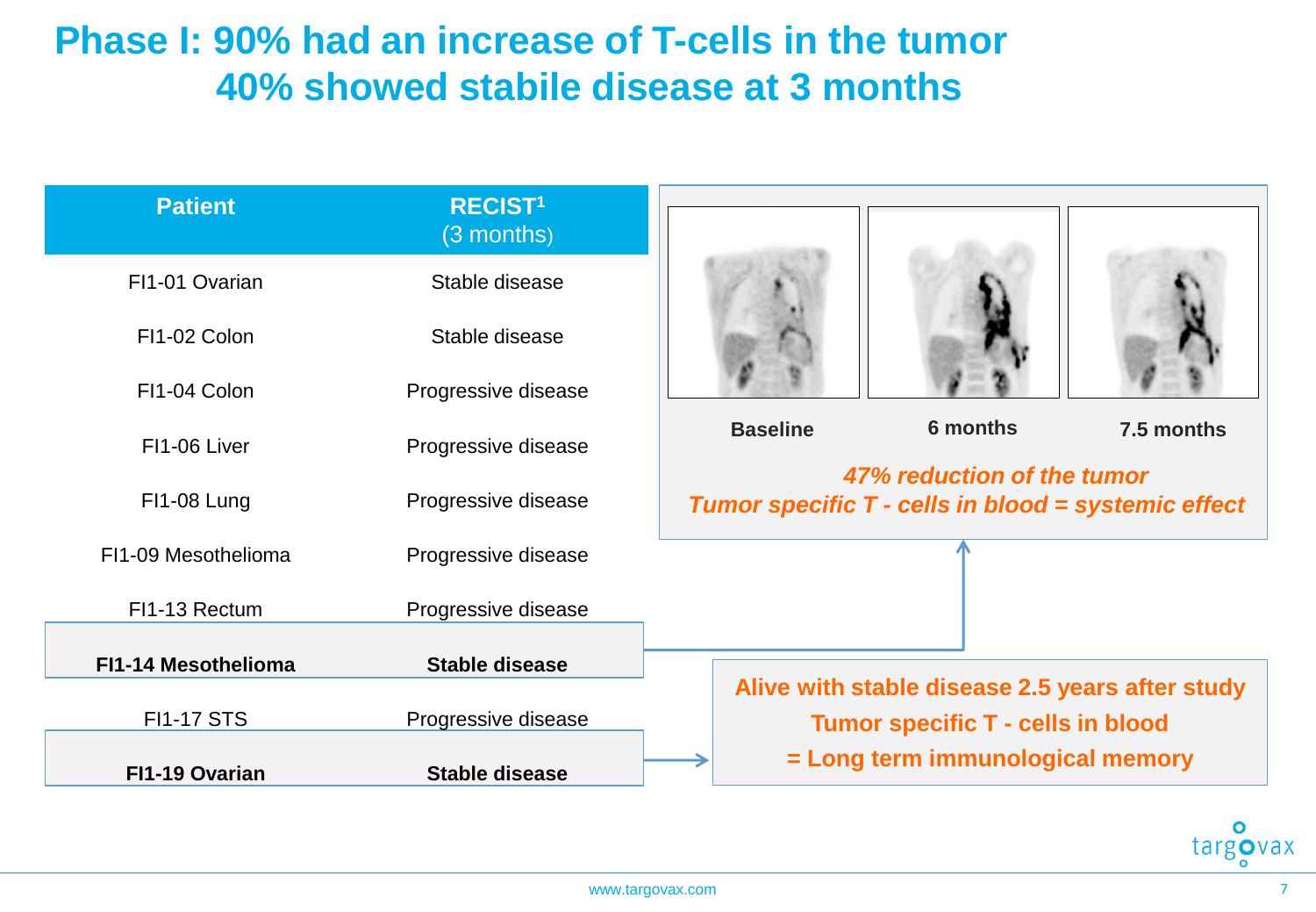# **3 cancer therapies in 6 indications**

|                     | <b>Cancer</b><br><b>Indication</b>   | <b>Product</b><br>candidate | <b>Combination</b>                    | <b>H1</b> | 2016   H <sub>2</sub>      |                   | H1 | $2017$ H <sub>2</sub>     | <b>H1</b> | $2018$ H <sub>2</sub>     |
|---------------------|--------------------------------------|-----------------------------|---------------------------------------|-----------|----------------------------|-------------------|----|---------------------------|-----------|---------------------------|
| sponsor<br>Targovax | <b>Resected</b><br><b>Pancreatic</b> | <b>TG01</b>                 | <b>Gemcitabine</b>                    |           |                            | <b>Phase I/II</b> |    |                           |           |                           |
|                     | <b>Colorectal</b>                    | <b>TG02</b>                 | <b>CPI</b>                            |           |                            | <b>Phase Ib</b>   |    |                           |           |                           |
|                     | <b>Mesothelioma</b>                  | <b>ONCOS-102</b>            | <b>Pemetrexed</b><br><b>Cisplatin</b> |           | <b>Phase Ib/II</b>         |                   |    |                           |           |                           |
|                     | <b>Melanoma</b>                      | <b>ONCOS-102</b>            | <b>CPI</b>                            |           |                            | <b>Phase Ib</b>   |    |                           |           |                           |
| sponsors<br>Other   | <b>Ovarian</b>                       | <b>ONCOS-102</b>            | <b>CPI</b>                            |           |                            | <b>Phase I/II</b> |    |                           |           |                           |
|                     | <b>Prostate</b>                      | <b>ONCOS-102</b>            | <b>DC Therapy</b>                     |           |                            | <b>Phase I</b>    |    |                           |           |                           |
|                     | Interim<br>data                      | Immune<br>activation        | Clinical<br>data                      |           | 2 readouts<br>already 2016 |                   |    | <b>6 readouts</b><br>2017 |           | <b>6 readouts</b><br>2018 |

 $\bullet$ targovax